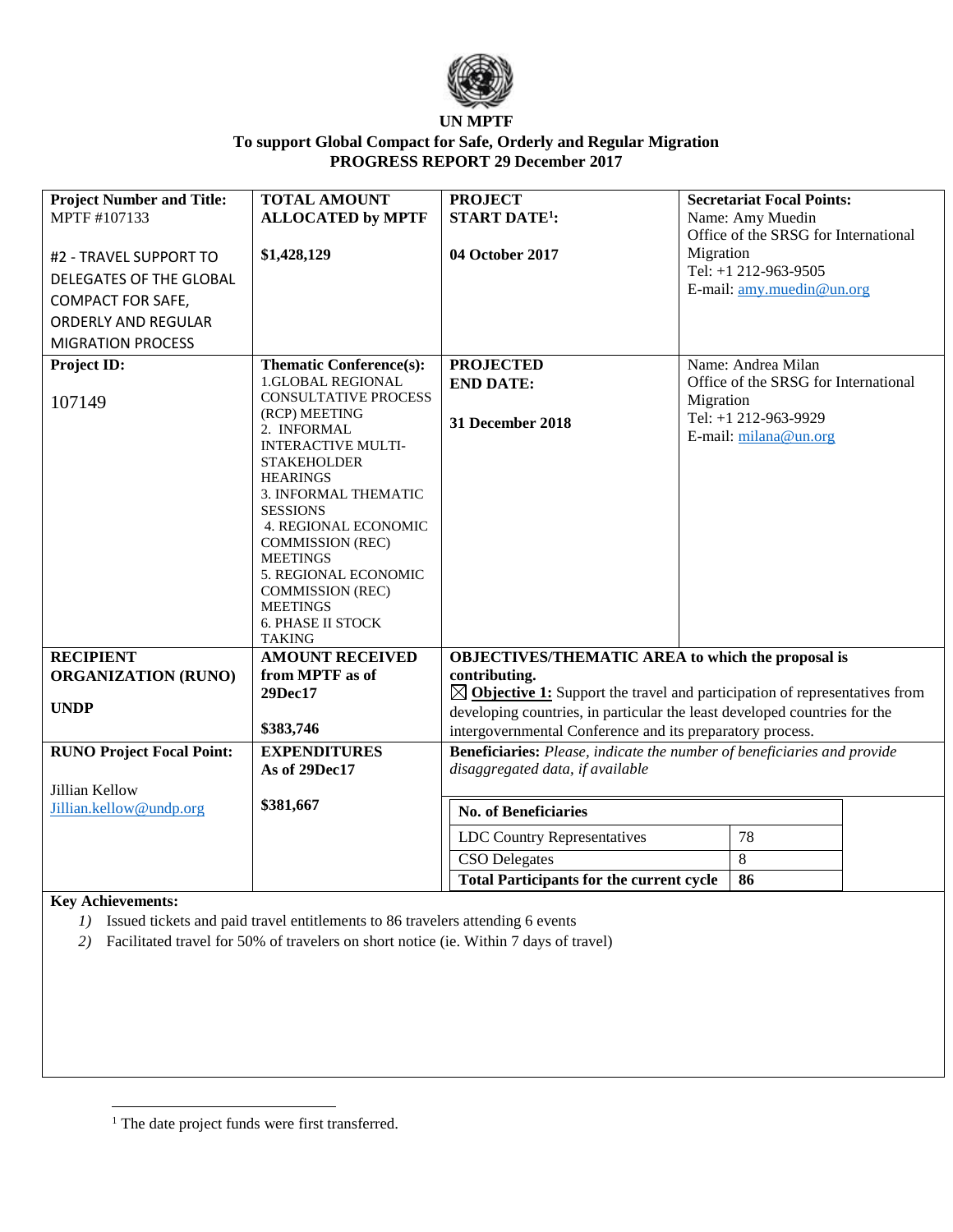

| <b>LIST of the PARTICIPANTS to the Thematic Conference</b>                                                                                                                                                |                        |                             |                                                                                                             |  |  |
|-----------------------------------------------------------------------------------------------------------------------------------------------------------------------------------------------------------|------------------------|-----------------------------|-------------------------------------------------------------------------------------------------------------|--|--|
| <b>Indicator</b>                                                                                                                                                                                          | <b>Geographic Area</b> | <b>Quantitative results</b> | Source of information provided by<br>the Secretariat SRSG Office for<br><b>International Migration</b>      |  |  |
| I. INFORMAL THEMATIC SESSIONS 6 IN GENEVA, 11-13 OCTOBER 2017                                                                                                                                             |                        |                             |                                                                                                             |  |  |
| 12 Representatives from the<br>Developing Countries participating<br>in the Thematic Conference                                                                                                           | <b>LDCs</b>            | 12 Designated participants  | List of Participants approved by the<br>Office of the SRSG for Migration<br>Please refer to attached memo 2 |  |  |
| 2 CSO delegates from the<br>Developing Countries participating<br>in the Thematic Conference                                                                                                              | <b>LDCs</b>            | 2 Designated participants   | List of Participants approved by the<br>Office of the SRSG for Migration<br>Please refer to attached memo 2 |  |  |
| II. REGIONAL ECONOMIC COMMISSION MEETING IN ADDIS, 25-28 OCTOBER 2017                                                                                                                                     |                        |                             |                                                                                                             |  |  |
| 7 Representatives from the<br>Developing Countries participating<br>in the REC meeting                                                                                                                    | <b>LDCs</b>            | 7 Designated participants   | List of Participants approved by the<br>Office of the SRSG for Migration<br>Please refer to attached memo 3 |  |  |
| 0 CSO delegates from the<br>Developing Countries participating<br>in the REC meeting                                                                                                                      | <b>LDCs</b>            | 0 Designated participants   | List of Participants approved by the<br>Office of the SRSG for Migration                                    |  |  |
| III. REGIONAL ECONOMIC COMMISSION MEETING IN BANGKOK, 6-8 NOVEMBER 2017                                                                                                                                   |                        |                             |                                                                                                             |  |  |
| 4 Representatives from the<br>Developing Countries participating<br>in the REC meeting                                                                                                                    | <b>LDCs</b>            | 4 Designated participants   | List of Participants approved by the<br>Office of the SRSG for Migration<br>Please refer to attached memo 4 |  |  |
| 0 CSO delegates from the<br>Developing Countries participating<br>in the REC meeting                                                                                                                      | <b>LDCs</b>            | 0 Designated participants   | List of Participants approved by the<br>Office of the SRSG for Migration                                    |  |  |
| IV. PHASE II STOCK TAKING IN Puerto Vallarta, 4-6 DECEMBER 2017                                                                                                                                           |                        |                             |                                                                                                             |  |  |
| 55 Representatives from the<br>Developing Countries participating<br>in the STOCK TAKING REC<br>meeting                                                                                                   | <b>LDCs</b>            | 55 Designated participants  | List of Participants approved by the<br>Office of the SRSG for Migration<br>Please refer to attached memo 5 |  |  |
| 6 CSO delegates from the<br>Developing Countries participating<br>in the STOCK TAKING REC<br>meeting                                                                                                      | <b>LDCs</b>            | 6 Designated participants   | List of Participants approved by the<br>Office of the SRSG for Migration<br>Please refer to attached memo 5 |  |  |
| V. INTERGOVERNMENTAL NEGOTIATIONS IN NEW YORK, FEBRUARY 2018 (3 DAYS TENTATIVE)                                                                                                                           |                        |                             |                                                                                                             |  |  |
| # Representatives from the<br>Developing Countries participating<br>in the [Name] in intergovernmental<br>negotiations                                                                                    | <b>LDCs</b>            | # Designated participants   | List of Participants approved by the<br>Office of the SRSG for Migration                                    |  |  |
| # CSO delegates from the<br>Developing Countries participating<br>in the [Name] in intergovernmental<br>negotiations<br>VI. INFORMAL INTERACTIVE MULTISTAKEHOLDER CONSULTATION IN NEW YORK, FEBRUARY 2018 | <b>LDCs</b>            | # Designated participants   | List of Participants approved by the<br>Office of the SRSG for Migration                                    |  |  |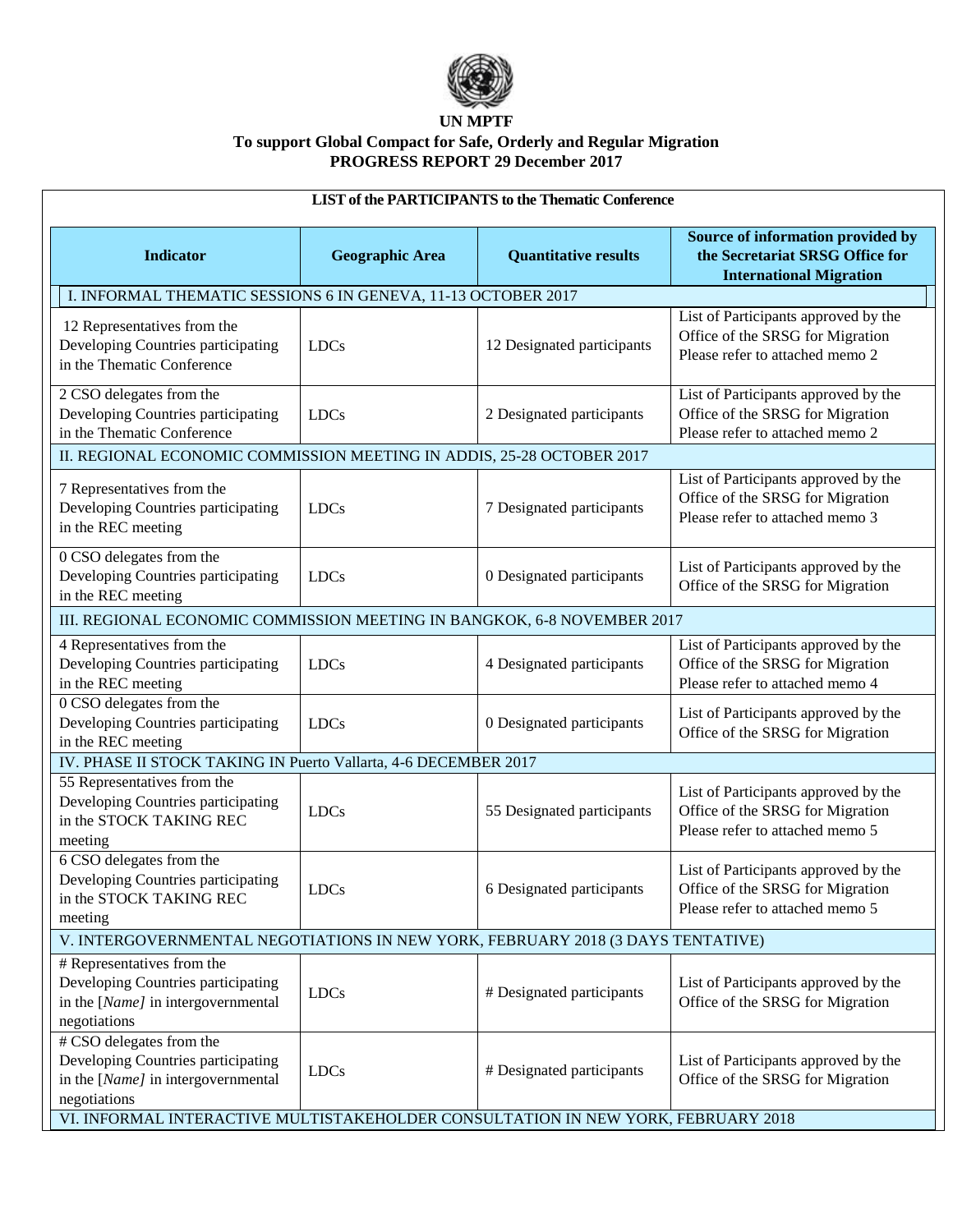

| # Representatives from the<br>Developing Countries participating<br>in the [Name] in interactive multi-<br>stakeholder hearings | <b>LDCs</b> | # Designated participants | List of Participants approved by the<br>Office of the SRSG for Migration |  |  |
|---------------------------------------------------------------------------------------------------------------------------------|-------------|---------------------------|--------------------------------------------------------------------------|--|--|
| # CSO delegates from the<br>Developing Countries participating<br>in the [Name] in interactive multi-<br>stakeholder hearings   | <b>LDCs</b> | # Designated participants | List of Participants approved by the<br>Office of the SRSG for Migration |  |  |
| VII. INTERGOVERNMENTAL NEGOTIATIONS IN NEW YORK, MARCH 2018 (4 DAYS TENTATIVE)                                                  |             |                           |                                                                          |  |  |
| # Representatives from the<br>Developing Countries participating<br>in the [Name] in intergovernmental<br>negotiations          | <b>LDCs</b> | # Designated participants | List of Participants approved by the<br>Office of the SRSG for Migration |  |  |
| # CSO delegates from the<br>Developing Countries participating<br>in the [Name] in intergovernmental<br>negotiations            | <b>LDCs</b> | # Designated participants | List of Participants approved by the<br>Office of the SRSG for Migration |  |  |
| VIII. INTERGOVERNMENTAL NEGOTIATIONS IN NEW YORK, APRIL 2018 (4 DAYS TENTATIVE)                                                 |             |                           |                                                                          |  |  |
| # Representatives from the<br>Developing Countries participating<br>in the [Name] in intergovernmental<br>negotiations          | <b>LDCs</b> | # Designated participants | List of Participants approved by the<br>Office of the SRSG for Migration |  |  |
| # CSO delegates from the<br>Developing Countries participating<br>in the [Name] in intergovernmental<br>negotiations            | <b>LDCs</b> | # Designated participants | List of Participants approved by the<br>Office of the SRSG for Migration |  |  |
| IX. INFORMAL INTERACTIVE MULTISTAKEHOLDER CONSULTATION IN NEW YORK, APRIL 2018                                                  |             |                           |                                                                          |  |  |
| # Representatives from the<br>Developing Countries participating<br>in the [Name] in interactive multi-<br>stakeholder hearings | <b>LDCs</b> | # Designated participants | List of Participants approved by the<br>Office of the SRSG for Migration |  |  |
| # CSO delegates from the<br>Developing Countries participating<br>in the [Name] in interactive multi-<br>stakeholder hearings   | <b>LDCs</b> | # Designated participants | List of Participants approved by the<br>Office of the SRSG for Migration |  |  |
| X. INTERGOVERNMENTAL NEGOTIATIONS IN NEW YORK, MAY 2018 (5 DAYS TENTATIVE)                                                      |             |                           |                                                                          |  |  |
| # Representatives from the<br>Developing Countries participating<br>in the [Name] in intergovernmental<br>negotiations          | <b>LDCs</b> | # Designated participants | List of Participants approved by the<br>Office of the SRSG for Migration |  |  |
| # CSO delegates from the<br>Developing Countries participating<br>in the [Name] in intergovernmental<br>negotiations            | <b>LDCs</b> | # Designated participants | List of Participants approved by the<br>Office of the SRSG for Migration |  |  |
| XII. INTERGOVERNMENTAL NEGOTIATIONS IN NEW YORK, JUNE 2018 (5 DAYS TENTATIVE)                                                   |             |                           |                                                                          |  |  |